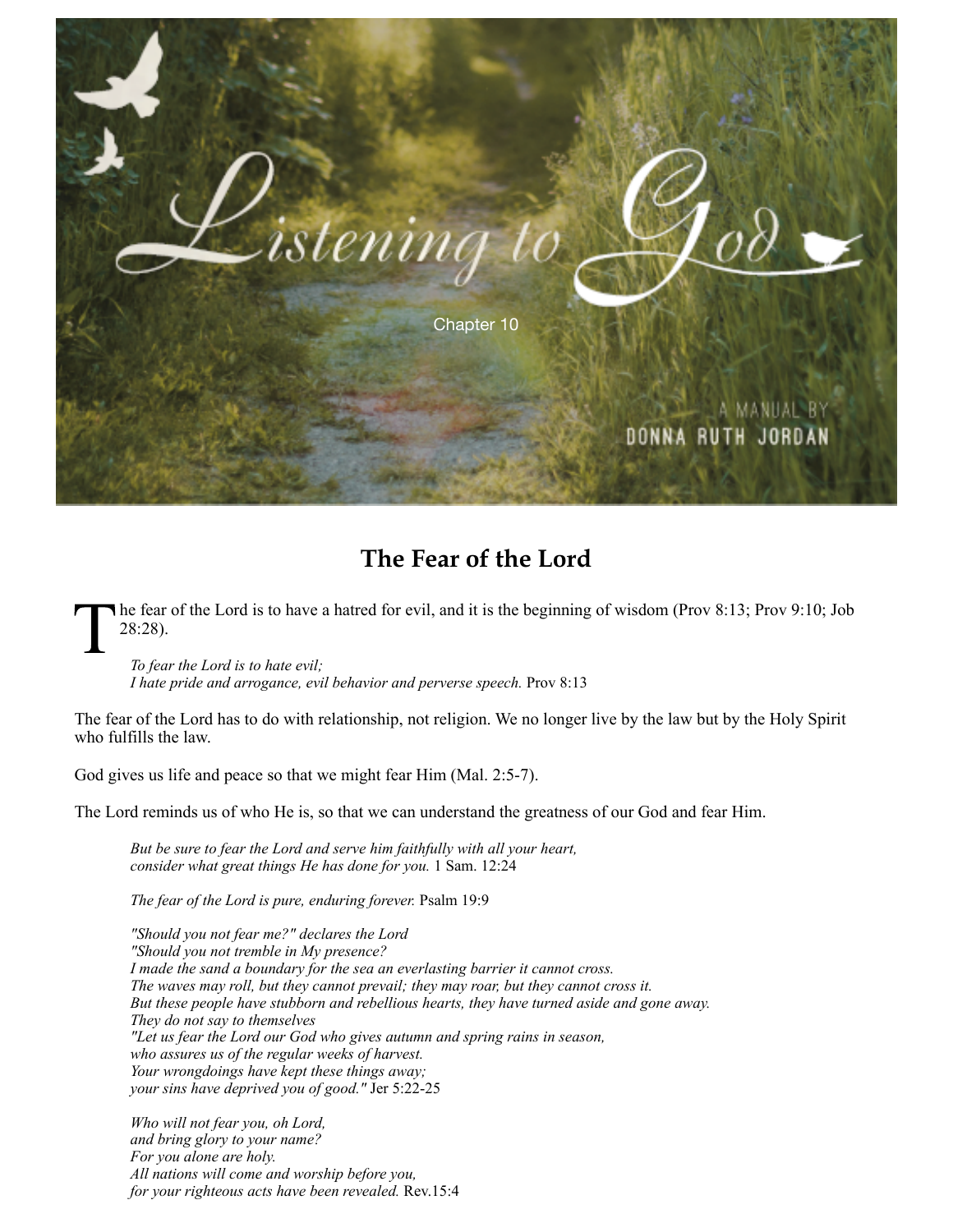In the proper fear of the Lord, there is obedience, intimacy, reverence, worship, trust, thankfulness, sacrifice, honor, and love. God's attributes such as holiness, power, majesty, and justice inspire reverence in us.

Fear of the Lord is evidenced by our obedience, and love for God. He said, *"If you love Me, you will obey Me"* (John 14:15).

You cannot have intimacy with God without the fear of the Lord. The fear of the Lord leads us to friendship with God where we can walk and talk with Him like Adam & Eve did in the Garden before the fall. When we have the fear of the Lord, we really care what He thinks, and how He feels. When we draw close to our Father in intimacy, we also begin to see things from His perspective. We will hate what He hates, and love what He loves. We will become His friends. He says He confides in those who fear Him.

*The Lord confides in those who fear him; he makes his covenant known to them. My eyes are ever on the Lord, for only he will release my feet from the snare.* (which **is** the fear of man)*.* Psalm 25:14-15

You won't learn God's ways without walking in the fear of the Lord. Along with Moses, I have often prayed, *"If you are pleased with me, teach me your ways so I may know you and continue to find favor with you."* (Exodus 33:13)

The fear of the Lord will keep us from sinning as we walk in obedience, even though we may not understand with our minds. Those walking in the fear of the Lord will influence all spheres of society. I believe God is preparing His people, and the world will not be able to deny His power (Acts 2:43).

When we are doing well in life, we can start to rely on our own thinking and depend on our own strength. So be careful that you do not forget the Lord when you are satisfied with good things and you prosper. Otherwise, God may have to discipline us because He loves us, and He's jealous for us. FEAR the Lord your God and serve Him only (Deut 6:10-13).

Sometimes, God tests us to see if we truly love Him and will walk in obedience & fear of the Lord.

*But the angel of the Lord called out to him from heaven, "Abraham! Abraham!" "Here I am," he replied. "Do not lay a hand on the boy," he said. "Do not do anything to him. Now I know that you fear God, because you have not withheld from me your son, your only son."* Gen 22:11-12

*Moses said to the people, "Do not be afraid. God has come to test you, so that the fear of God will be with you to keep you from sinning."* Exodus 20:20

Like Moses, Joseph also walked in the fear of the Lord through his testing (Gen 42:18).

Sometimes, God allows us to grieve the consequences of our sins through suffering.

In 2 Chron 6:30-31, part of Solomon's prayer is *"hear from heaven your dwelling place. Forgive and deal with each man according to what He does, since you know his heart (for you alone knows the hearts of men), so they will fear you and walk in your ways, all the time they live in the land you gave our fathers."*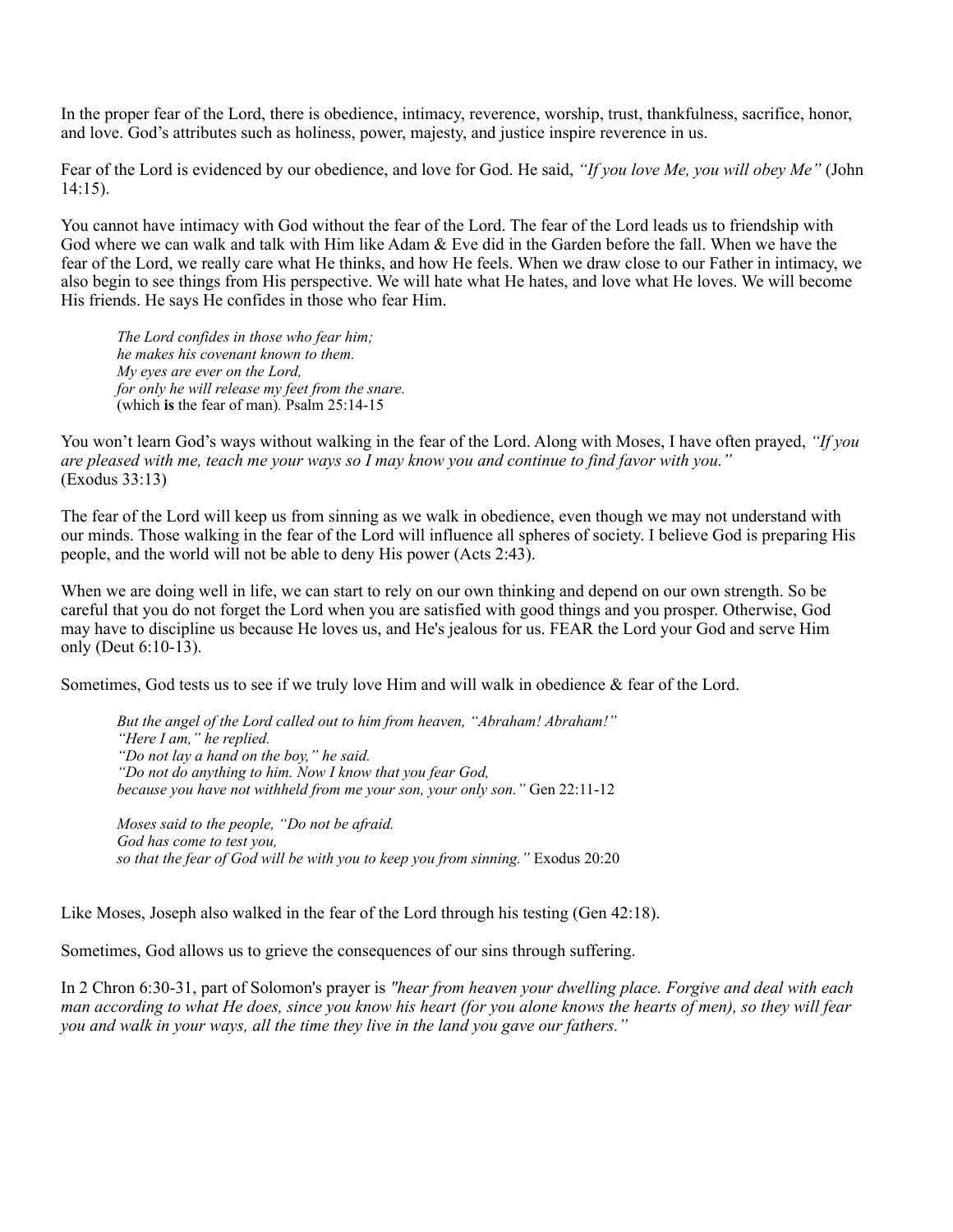God's promises towards those who fear Him:

- Great is His love for us (Psalm103:11).
- He confides in us (Psalm  $25:14$ ).
- He provides for us (Psalm 34:9).
- He has compassion for us (Psalm 103:13).
- He blesses us (Psalm 67:7; Prov 28:14).
- He promises a secure fortress and refuge (Prov 14:26).
- He will be a sanctuary (Isaiah 8:13). If you want to run to God to be your sanctuary, you must have clean hands and pure heart (Psalm 24:3-4; 2 Cor 7:1).
- He heals and nourishes (Prov 3:7-8).
- He will instruct in the way chosen for us (Psalm 25:12).
- The eyes of the Lord are on us (Psalm 33:18).
- He adds length to life (Prov 10:27).
- The angel of the Lord encamps around, and He delivers us (Psalm 34:7).
- He accepts men and women from every nation who fear Him and do what's right (Acts 10:35).
- He will teach us (Psalm 34:11).
- He forgives us (Psalm 130:3-4; Prov 28:13-14).
- He listens to us (Mal  $3:16$ ).

*Then those who feared the Lord talked with each other, and the Lord listened and heard. A scroll of remembrance was written in his presence concerning those who feared the Lord and honored his name.* Malachi 3:16

Jesus (our model) delighted in the fear of the Lord. And God delights in those who fear Him (Psalm 147:11).

*The Spirit of the Lord will rest on Him – the Spirit of wisdom and of understanding, the Spirit of counsel and of power, the Spirit of knowledge and of the fear of the Lord – and he will delight in the fear of the Lord. He will not judge by what he sees with His eyes, or decide by what he hears with his ears, but with righteousness He will judge the needy, with justice he will give decisions for the poor of the earth.* Isaiah 11:2-3

This is a great description of what living in the Spirit of the fear of the Lord looks like. Humility and fear of the Lord walk hand in hand. The fear of the Lord teaches a man wisdom. Humility is the fear of the Lord, and humility comes before honor (Prov 15:33; Prov 22:4).

Joy Dawson said, "Through God's love we have His acceptance. Through the fear of the Lord we have His favor."

Mary, the mother of Jesus, was highly favored by God, and she sang in her song, *"His mercy extends to those who fear Him from generation to generation."* (Luke 1:50)

Your obedience of walking in the fear of the Lord will affect your children, your children's children, and all future generations (Deut. 6:1-2; Psalm 103:17; Prov 14:26).

*They will be my people, and I will be their God. I will give them singleness of heart and action, so that they will always fear me and that all will then go well for them and for their children after them. I will make an everlasting covenant with them: I will never stop doing good to them, and I will inspire them to fear me, so that they will never turn away from me.* Jer 32:38-40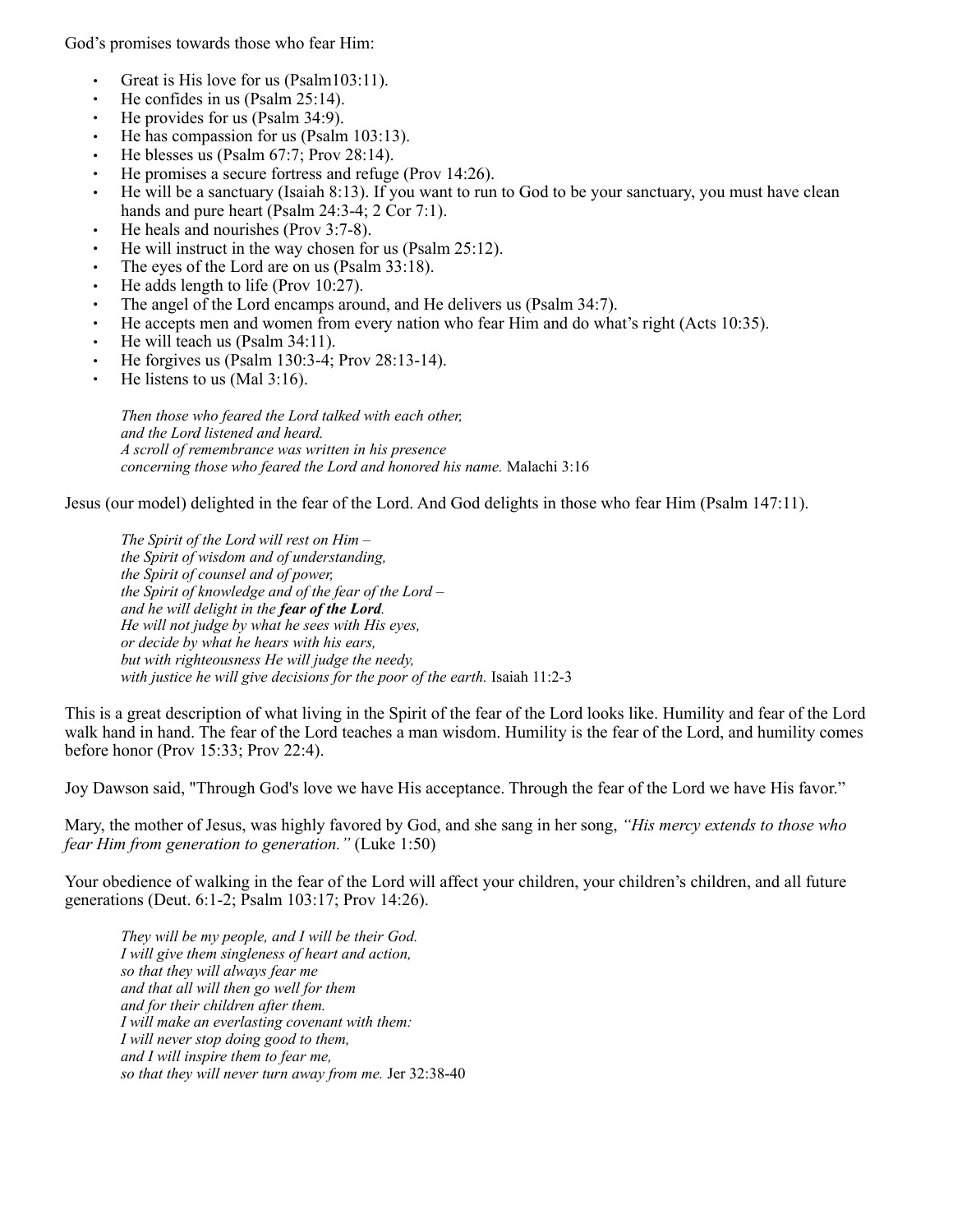When we choose leaders, we should select those who walk in the fear of the Lord. Do not be impressed with spiritual gifts but look for those with godly character. Appoint those who will serve God with the fear of the Lord, and with joy.

*But select capable men from all the people—men who fear God, trustworthy men who hate dishonest gain …* Exodus 18:21; see also verses 17-23, and Acts 6:3

*Serve the Lord with fear and celebrate his rule with trembling.* Psalm 2:11; see also Psalm 103:11

Additional verses on the fear of God to meditate on:

- Psalm 19:9 The fear of the Lord is pure, enduring forever.
- Psalm 22:23 You who fear the Lord, praise Him!
- Psalm 34:11 Come, my children, listen to Me; I will teach you the fear of the Lord.
- Prov 14:27 The fear of the Lord is a fountain of life turning a man from the snares of life.
- Proverbs 31:30b A woman who fears the Lord is to be praised.
- Prov16:6 By the fear of the Lord a man avoids evil. (1 Cor.10:13 He will always make a way out. God is just, he would never set us a standard without making full provision for us to attain to it.)
- 1 Peter 1:17 Since you call on a Father who judges each man's work impartially live your lives as strangers in reverent fear.

*And now, O Israel, what does the Lord your God ask of you but to fear the Lord your God to walk in all His ways, to love him, to serve the Lord your God with all your heart and with all your soul and to observe the Lord's commands and decrees that I am giving you today, for your own good.* Deut10:12

*Now all has been heard, here is the conclusion of the matter; Fear God and keep His commandments, for this is the whole duty of man.* Eccl12:13

In obedience to God, I recorded a DVD series on "Listening to God". After spending almost seven hours with the Lord studying the fear of the Lord, I sensed the Lord say so clearly that one of the keys to seeing His Kingdom come, is the fear of the Lord & listening to Him. I knew this in my head, but not such heart revelation. It was a 'now word'.

I was on the last teaching session on the "Fear of Man", and the "Fear of the Lord". When I tried to explain the fear of the Lord, I sensed the Spirit say, *"Just read the scriptures on the fear of the Lord from Genesis to Revelation, and don't try to explain it."* I was going quite quickly, reading scripture after scripture, and got to the last scripture below.

*Then a voice came from the throne, saying: "Praise our God, all you his servants, you who fear him, both great and small!" Then I heard what sounded like a great multitude, like the roar of rushing waters and like loud peals of thunder, shouting: "Hallelujah! For our Lord God Almighty reigns. Let us rejoice and be glad and give him glory! For the wedding of the Lamb has come, and his bride has made herself ready. Fine linen, bright and clean, was given her to wear."* Rev 19:5-8

At the exact moment when I read: *"For the wedding of the Lamb has come,"* there was a LOUD peal of thunder that came into the room. Lightning came like a bolt outside the house.

Some jumped, others cried, or fell on their knees, or had visions. The Spirit of God came on me. With tears running down my cheeks, I said, "you who have ears to hear, listen to what the Spirit is saying!"